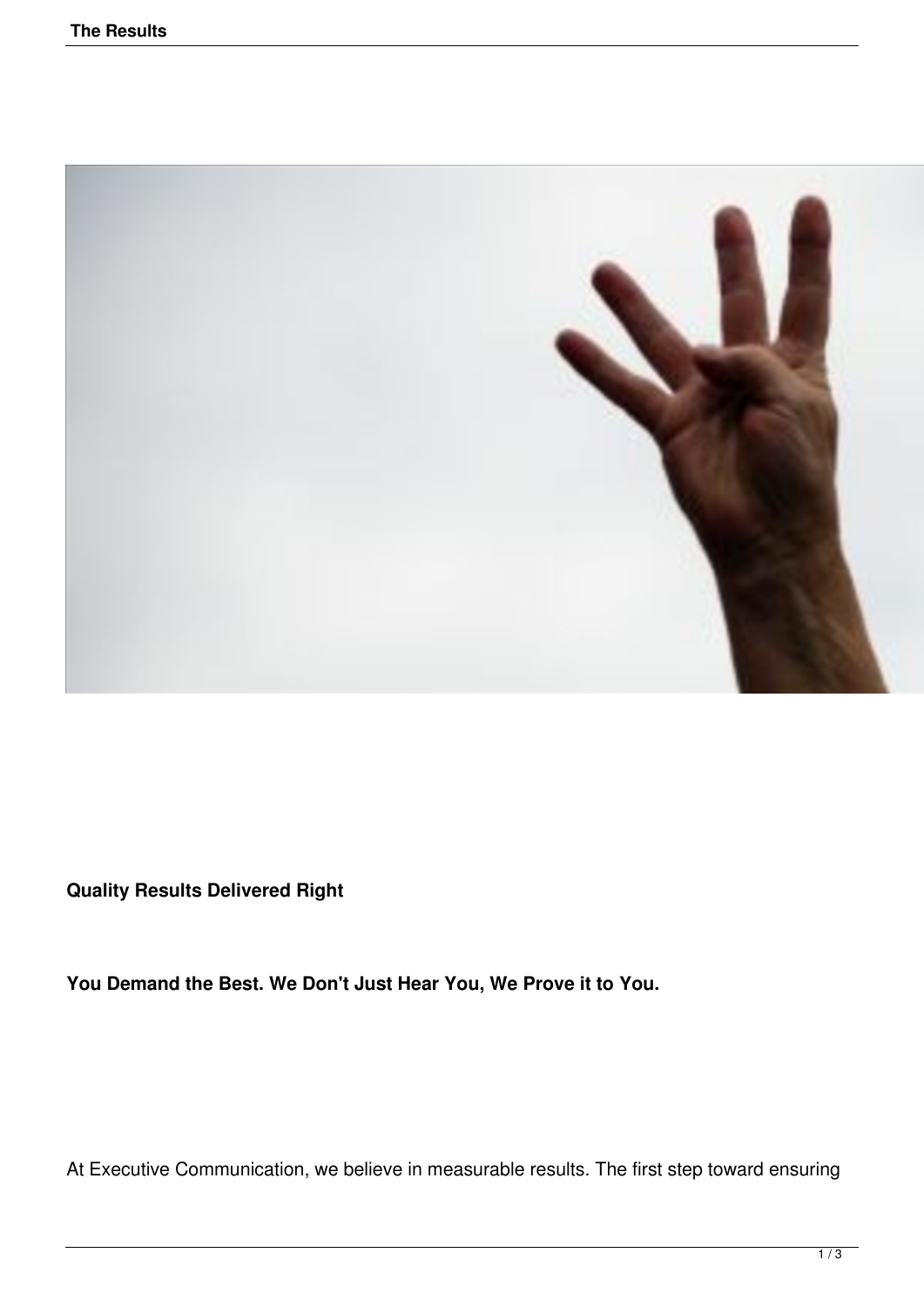that is to design a foolproof training methodology, which will be based on observable results and notable progress. The second step is to ensure that all our tutors abide to this basic training methodology, and to consistently develop and enhance their abilities as educators.

The most crucial element in delivering results is transperancy and honesty: For corporate clinets, Executive Communication details the entire training process by providing you with detailed reports, so your HR department can clearly see the value they get for their training budgets. For individual or junior clients, we offer detailed bi-annual progress reports. We also assure quality by measuring and monitoring our trainers' performance through:

- Class observation

- Trainer Evaluation

- Continuing education and in-service training of our people

- Constructive feedback

- Frequent updates on Language Teaching Methodology, relevant research and exchange of experience on a global level.